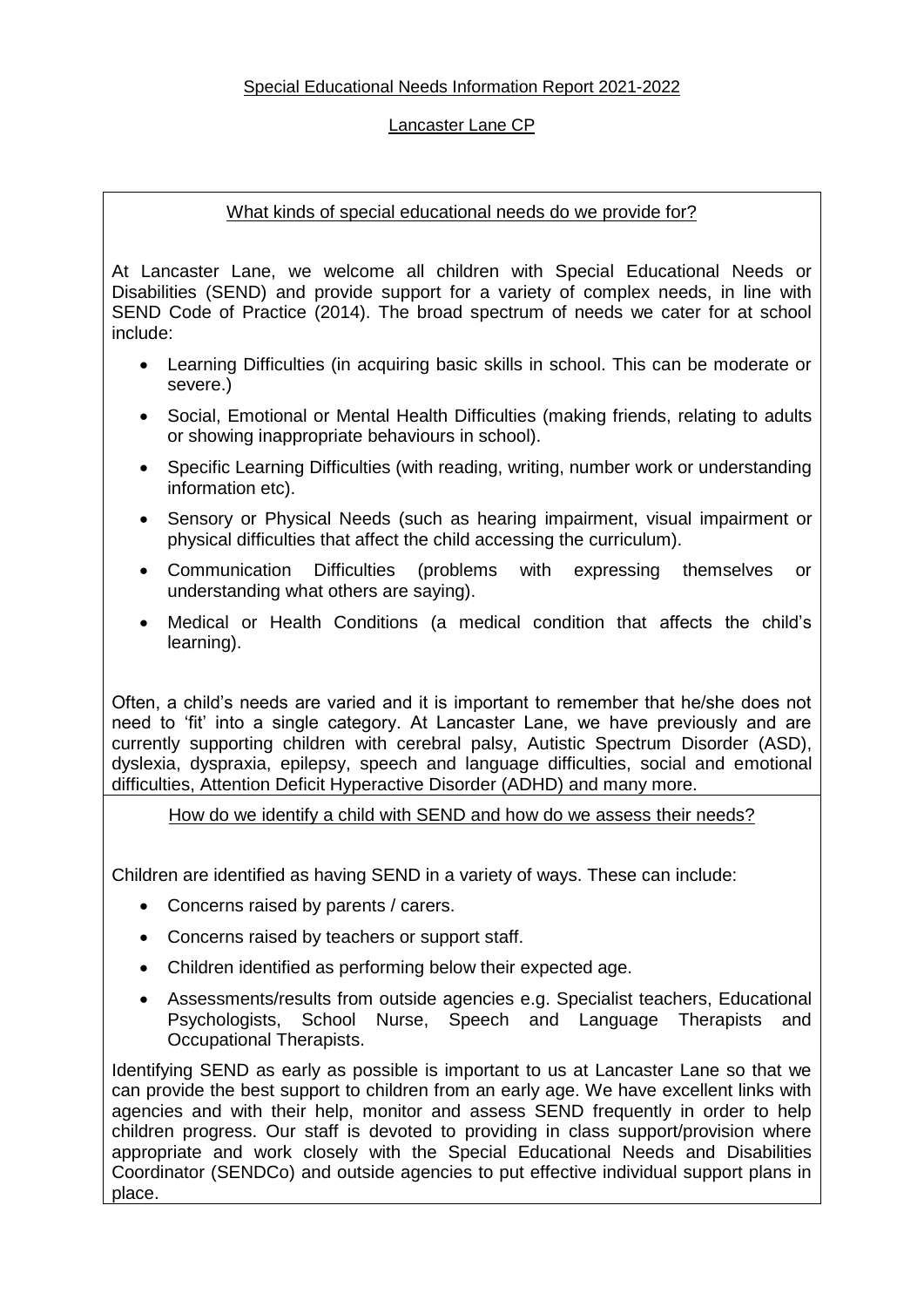# Who is the SENDCO and how can we contact them?

Our school SENDCo is Miss Watson. She currently teaches in Reception at Lancaster Lane. Miss Watson is always available for informal chats before or after school, or through a planned meeting. She can be contacted by visiting the school office or by telephoning the school on 01772 433641.

#### How do we assess and review the progress? How do we involve parents and consult with them about their child's education?

Miss Watson (SENDCo) oversees all assessment and support of children requiring additional support across the school. As stated in the SEND Code of Practice 2014, parents / carers must be included in supporting our children with SEND and at Lancaster Lane, we work alongside them to give the best support. Targets achieved through Individual Pupil Plans (IPPs) are sent home termly to update parents. IPP work is not required to be carried out at home, yet many parents enjoy consolidating previously met targets at home. IPPs are reviewed weekly and new targets are set (where appropriate). Where appropriate, bespoke behaviour targets are updated weekly too. Any specific reward systems being used for individual children are discussed and passed on to parents / carers to encourage consistency at home and at school.

As specified in the SEND Code of Practice (2014), parents / carers are invited to all relevant meetings concerning their child and are passed on copies of any assessments and reports regarding their child. The SENDCo ensures parents / carers are familiar with any terminology being used and is more than happy to talk through reports provided by professionals. Regular meetings between the SENDCo, outside agencies and parents / carers take place in school when a Common Assessment Framework (CAF) has been opened and again targets are made explicit to parents.

The SENDCo and class teachers are happy to discuss the progress of children with SEND during Parent's Evenings, planned meetings or informal chats. We are very welcoming at Lancaster Lane and encourage parents to speak to us about any concerns they may have about their child with SEND. A formal report is also given to parents at the end of every academic year and formal academic assessment carried out termly.

## How do we involve and consult the children about their education?

Local authorities must ensure that children with SEND are kept involved in decision making (SEND Code of Practice 2014), and at Lancaster Lane we ensure this is done through a variety of ways. These can include:

- During interventions the children may be asked to comment on how they think they are getting on with specific targets and to give advice on what has helped them to learn best (age appropriate).
- If your child has an Education, Health and Care Plan (EHC) their views will be sought during annual review meetings when appropriate.
- $\checkmark$  School Council weekly meetings give all children the opportunity to share their views in school and suggest recommendations.
- $\checkmark$  Sharing good relationships with the class teacher and support staff children with SEND are regularly informally asked to self asses and evaluate the particular difficult they are experiencing and suggest ways that will help in the future.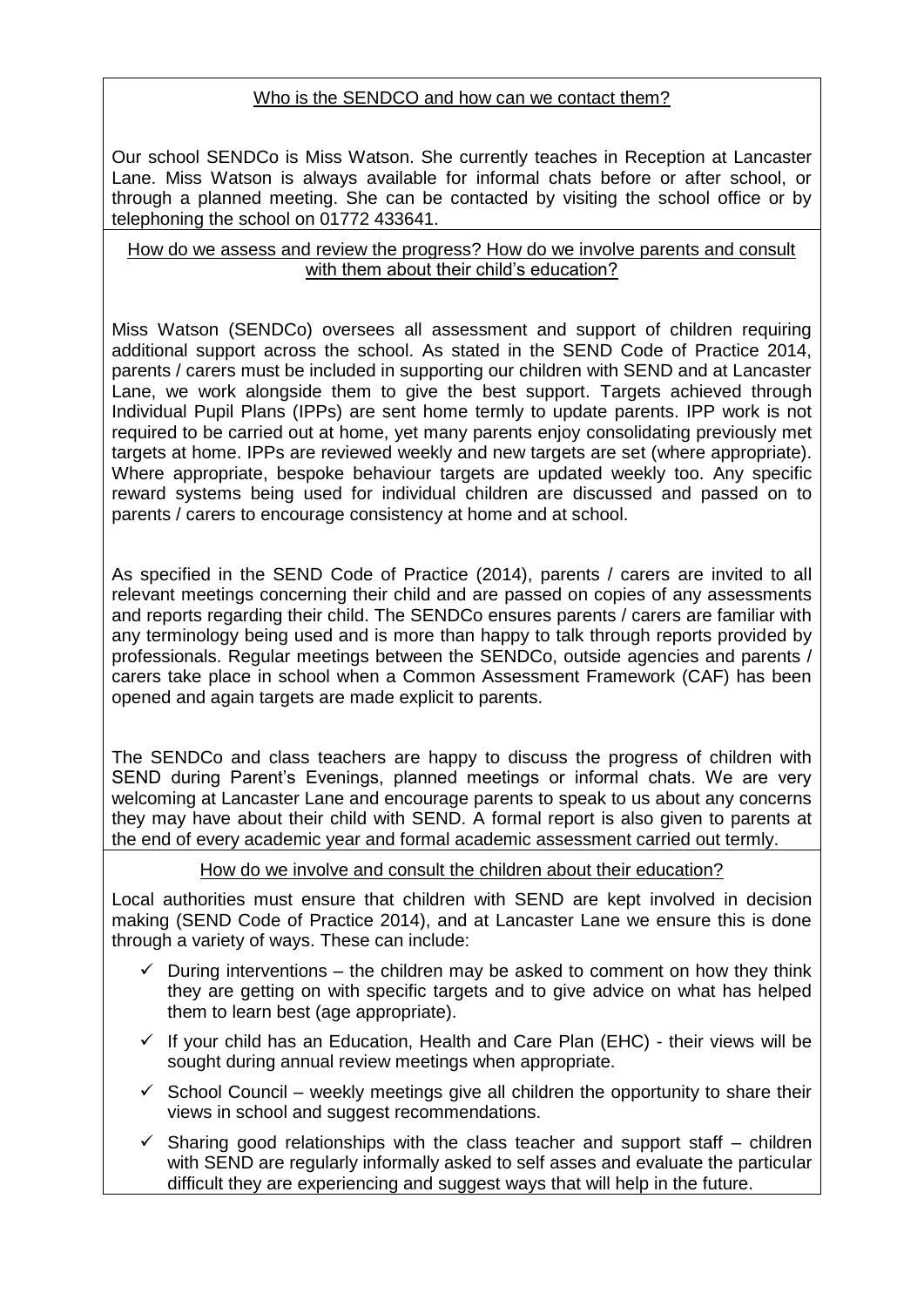## How do we support our pupils with SEND as they move on to high school or move to another school?

When children with SEND move on from Lancaster Lane, we ensure they are fully supported by arranging additional visits, if necessary. The SENDCo can arrange for supporting TAs to accompany parents and children on visits to look round possible secondary schools in order to select the most suitable school for the child.

We liaise closely with staff when transferring children to different schools, ensuring that all relevant paperwork is passed on and all needs discussed and understood. Children with and EHC plan will be further supported by a Transition Review meeting with relevant staff from the receiving school.

## What is our approach to teaching children with SEND?

In line with the SEN Code of Practice (2014), children with SEND are taught through a differentiated curriculum, targeted support groups and 1:1 interventions, where appropriate. The class teacher will oversee, plan and work with each child with SEND in their class to ensure progress is made. Individual Pupil Plans (IPPs) are put in place to ensure specific targets are being set for the children and these are regularly reviewed. Each class is supported by at least one Teaching Assistant (TA) and a provision map (set out by the class teacher) will state the support given to children with SEND by all adults working in the class. Advice provided by professionals is integrated into the provision map and plans provided by outside agencies are closely followed.

As with all children in school, children with SEND are assessed on entry and rigorously tracked through school. Our tracking system ensures that every child reaches their full potential across the curriculum. Early identification of needs at Lancaster Lane ensures support is being given as soon as possible and has a positive effect on tracking.

How do we adapt the curriculum and the learning environment for children with SEND?

The learning environment for children with SEND is extremely important to us at Lancaster Lane. We offer a stimulating setting for all types of learners including visual, auditory and kinaesthetic. Classrooms offer visual aids, labelled resources and accessible materials to provide vital support for your child.

Teaching and learning is delivered in a variety of ways at Lancaster Lane.

## **1. Class teacher input via excellent targeted classroom teaching (Quality First Teaching)**

For your child this would mean that:

- $\checkmark$  The teacher has the highest possible expectations for your child and all pupils in their class.
- $\checkmark$  All teaching builds on what your child already knows, can do and can understand.
- $\checkmark$  Different styles of teaching are in place so that your child can be fully involved in their learning and have full access to the curriculum.
- $\checkmark$  Specific strategies (which may be suggested by the SENDCo) are in place to support your child.
- $\checkmark$  Assessments take place regularly and if a concern rises regarding your child attainment, you are informed, and where necessary, support and/or strategies are put in place to address these concerns.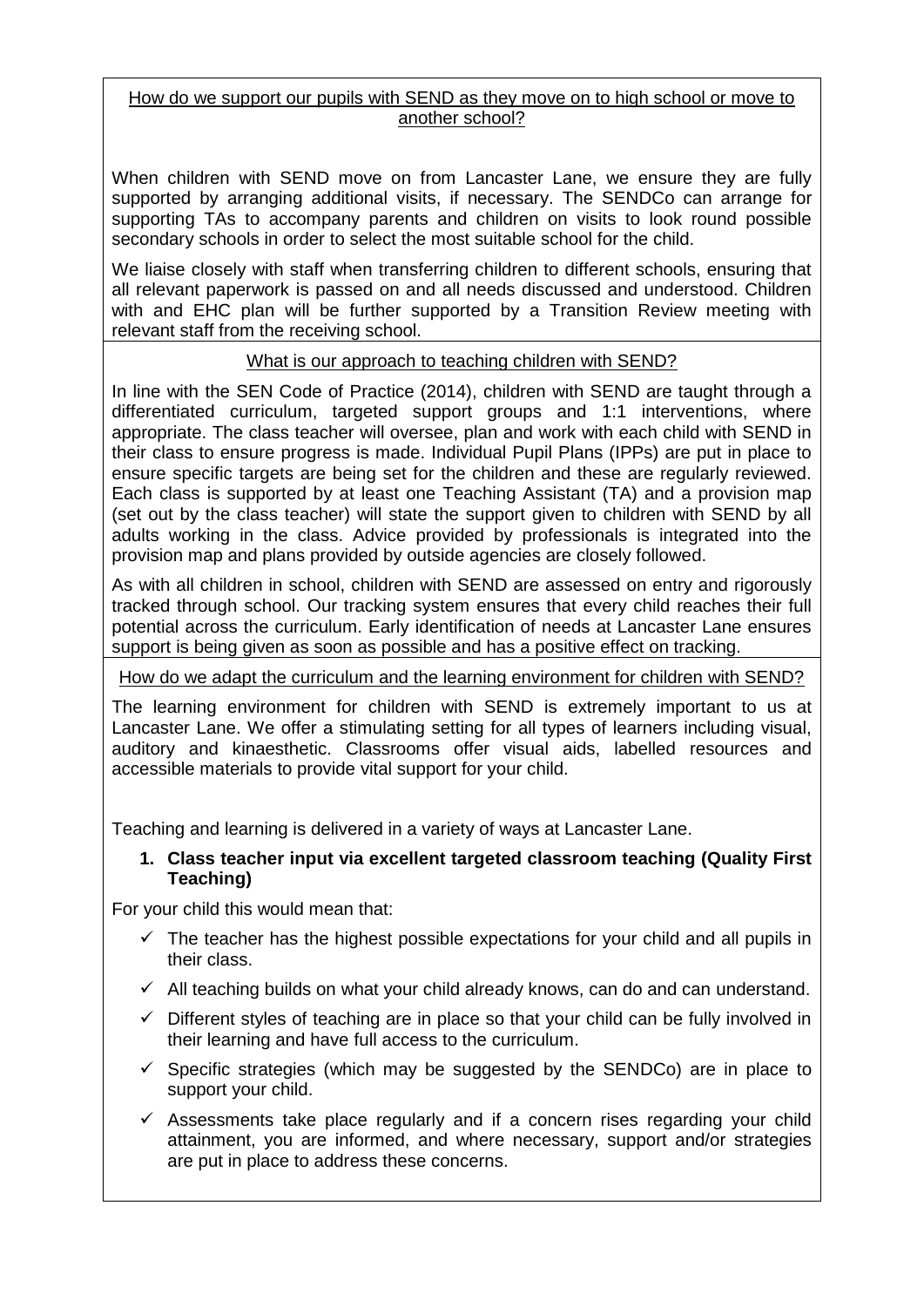### **2. Interventions**

Your child may have specific interventions in school. These are additional teaching sessions to boost your child's attainment in a particular subject, or additional support to help your child with other issues that impact on their learning or well-being. Interventions are delivered by either the class teacher or a trained Teaching Assistant.

A pupil identified by the class teacher or SENDCo as needed some extra specialist support in school may also receive support from a professional outside of school. The specialist professional will work with your child to understand their needs and make recommendations, write a report and/or provide advice. Any such referrals/requests for support are always completed in consultation with parents, and any subsequent reports or advice shared with you. Advice/support of this type will help the school and you to understand your child's particular needs better and hopefully enable all those concerned to support them more effectively.

School can request support from the following agencies/services: I.D.S.S. (Inclusion & Disability Support Service), Educational Psychologist (E.P.), Speech and Language Therapy, Occupational Therapy, Child and Adolescent Mental Health Service (C.A.M.H.S.), Counselling, Golden Hill (behaviour support), Paediatrician and the School Nurse.

## **3. Specified Individual Support**

This type of support is usually necessary for children whose SEND needs are severe, complex and lifelong and who have an Education, Health and Care Plan (EHCP). This means your child will have (after guidance from the SEND Code of Practice 2014 and Local Offer) been identified by professionals as needing a particularly high level of individual or small-group teaching. This type of support is available for children with specific barriers to learning that cannot be overcome through Quality First Teaching and intervention groups; children with an EHCP often have profound and complex needs in a number of areas and require support to access the curriculum.

For your child this would mean:

- $\checkmark$  The school (or you) can request that the Local Authority carries out a formal assessment of your child's needs. This is a legal process which sets out the amount of support/specialist input that needs to be provided for your child should the Education and Health Care Plan (EHCP) assessment be successful. An EHCP has taken the place of Statements of Special Educational Needs (see SEND Code of Practice 2014).
- $\checkmark$  The EHC Plan will outline recommendations as to the level and type of support your child needs, and what strategies should be put in place to address those needs. It will also have long- and short-term goals for your child.
- $\checkmark$  Individual work stations may be provided to enable children with attention and concentration difficulties to engage in their learning effectively.
- $\checkmark$  Specific support arrangements are made during formal tests such as SAT's for those children with additional needs to ensure equality of access. Individual children may have additional time, a TA to scribe or read for them, according to individual needs.

#### How are the staff trained and kept up to date? If we need more expert help and advice, what do we do?

One of the SENDCo's duties is to support the class teacher should they have any concerns about SEN children in their class. The school provides training and support, where required, to enable all staff to have an effective role in the teaching and learning of all children, including those with SEND. This includes whole school training on SEND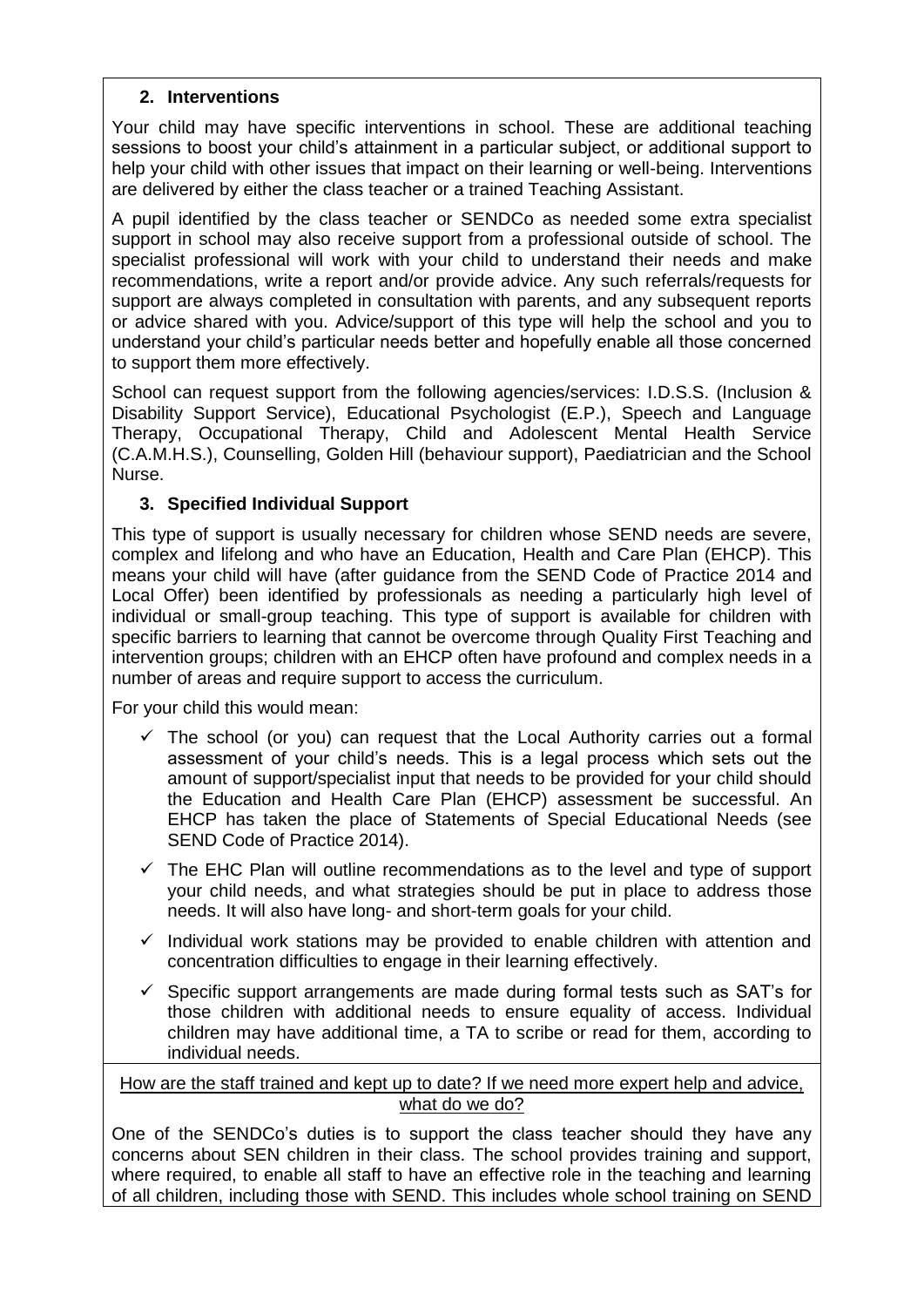issues, such as Autistic Spectrum Disorder and managing behaviour.

- $\checkmark$  The SENDCO regularly attends 'SENDCo Cluster Group' meetings to ensure that current policies and practices are up to date and in line with the SEND Code of Practice 2014.
- $\checkmark$  The SENDCo regularly leads staff meetings and TA meetings, to ensure that all staff are following current practices.
- $\checkmark$  TAs who support children with Language and Communication Difficulties regularly attend Speech Therapy training in order to effectively deliver Speech Therapy programmes to individual children.
- Specialist teachers are employed by the school to provide advice and strategies to best support individuals with a variety of special needs and disabilities including Autistic Spectrum Disorder / Asperger's; Severe Learning Difficulties; Moderate Learning Difficulties; Dyslexia; Physical Disabilities; ADHD and Social, Emotional and Mental Health Difficulties etc.

#### How do we know if what we provide for the children is effective?

Provision is monitored closely at Lancaster Lane and is done so in the following ways:

- $\checkmark$  Your child's progress will be continually monitored by his / her class teacher and verbal or written feedback is given from the teacher, parent or pupil. Their progress will be reviewed formally, through termly tracking meetings with the class teacher, Senior Leadership Team and SENDCo.
- $\checkmark$  At the end of each Key Stage (i.e at the end of Y2 and Y6) all children are currently required to be formally assessed using Standard Assessment Tests (SATS). This is something the government requires all schools to do and the results are published nationally.
- $\checkmark$  Children in receipt of SEND support also have an Individual Pupil Plan (IPP). The targets set out in these are also assessed regularly and new targets set. If a child has not met a target, the reasons for this will be discussed, then the target may be adapted into smaller steps or a different approach may be tried to ensure that the child does make progress. The purpose of an IPP is to accelerate learning and close the attainment gap.
- The progress of children with an EHCP will be formally reviewed at an Annual Review, where all the adults involved in supporting them are invited to participate and comment on their progress.
- $\checkmark$  Book scrutinies and lesson observations take place in school to ensure that the needs of all children are met and that the quality of teaching and learning is high.
- $\checkmark$  Children are asked to comment on their own progress, and the learning and support that they receive. This is important to us as we want our children to be fully engaged in their learning, and to feel challenged, but comfortable with the targets that are set.
- The progress of all groups, including those with SEND provision, is identified and evaluated using LSIP and Raise online. These tracking tools are used by the Senior Leadership Team to monitor and evaluate provision and its impact.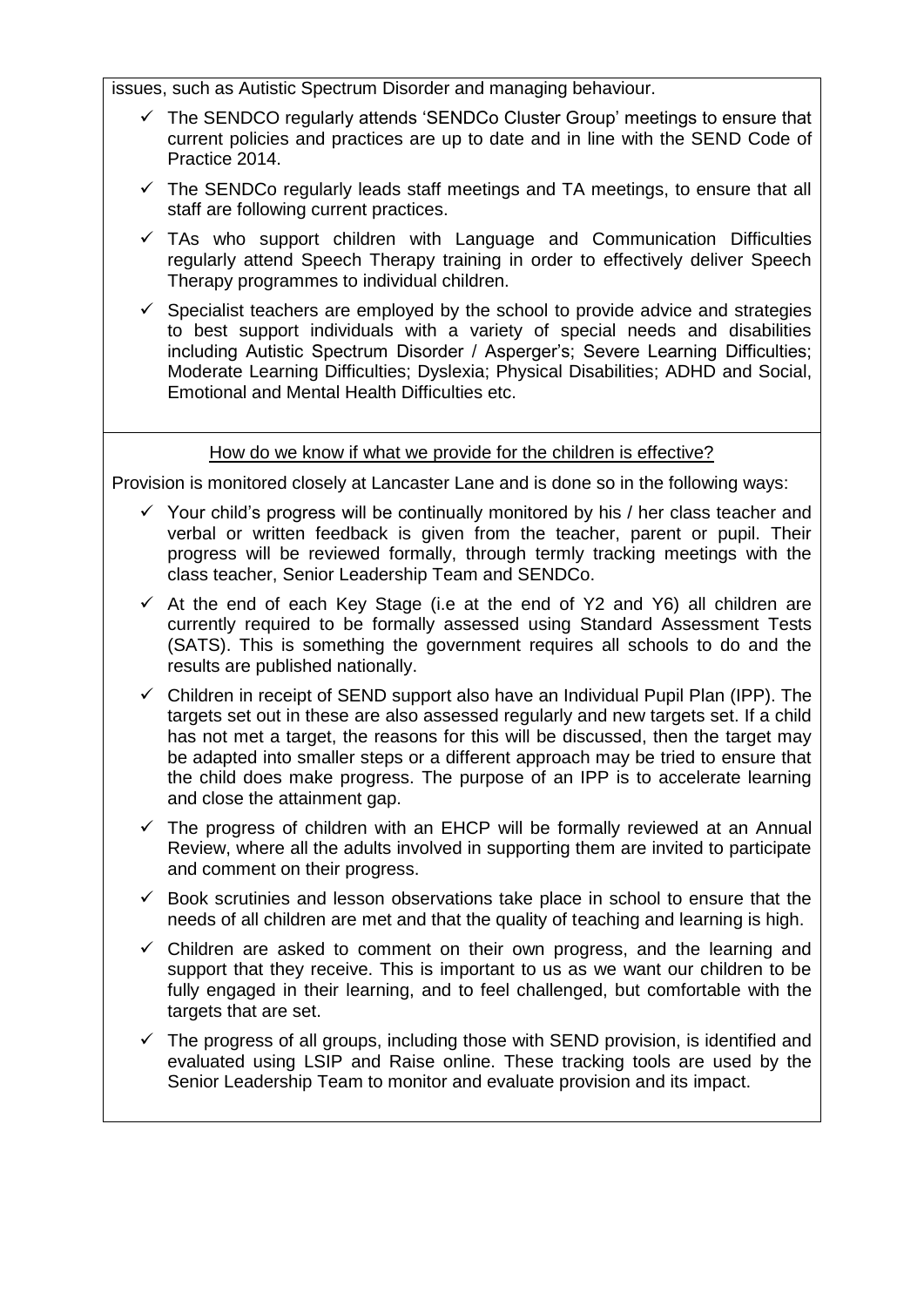# How are children with SEND enabled to take part in all the activities available at school?

Many extra – curricular activities are on offer at lunchtime and after school. Children with additional needs are encouraged to join in with these clubs, and can be supported at no extra cost to the family, to allow them to join in safely. We ensure that all children feel included and go out of our way to adapt activities to suit the needs of all children.

# How do we support children with emotional and behavioural difficulties?

At Lancaster Lane, we recognise that some children have extra emotional and social needs that need to be developed and nurtured. These needs can manifest themselves in a number of ways, including behavioural difficulties, anxiousness, and being uncommunicative.

Lancaster Lane are proud to be a caring and nurturing school. All classes follow a structured PSHE (Personal, Social, Health and Economic Education) curriculum to support this development and all staff go out of their way to ensure children feel emotionally stable and happy in school. We use positive reinforcement and promote whole class and individual reward systems for children who may need it.

For those children who find aspects of this difficult, or require support, we offer:

- $\checkmark$  Social Skills groups that are delivered by teaching assistants trained in this area.
- $\checkmark$  Support in class through structured Individual Behaviour Plans, where appropriate.
- $\checkmark$  Support at lunchtime through designated individuals of the Welfare Staff, where appropriate.
- $\checkmark$  Children's Counsellor a counsellor can visit school if it is felt by both, parents/carers and school that this would benefit the child.
- $\checkmark$  A full time Pastoral Support Worker within school.
- $\checkmark$  A Family Support Worker within school.
- $\checkmark$  If your child still needs extra support, with your permission, the SENDCo can access further help from outside agencies, such as the Educational Psychologist.

## How do we deal with bullying and make sure children with SEND can tell us if they are having a problem?

All staff at Lancaster Lane hold excellent relations with the children and ensure they feel comfortable in their surroundings. Children are encouraged to speak to members of staff about any worries or concerns and make children aware that any problems should be shared with an adult.

Where appropriate, we also use 'Buddy Systems' in school to ensure no child is feeling left out or isolated. Staff are quick to spot any issues and problems are dealt with efficiently.